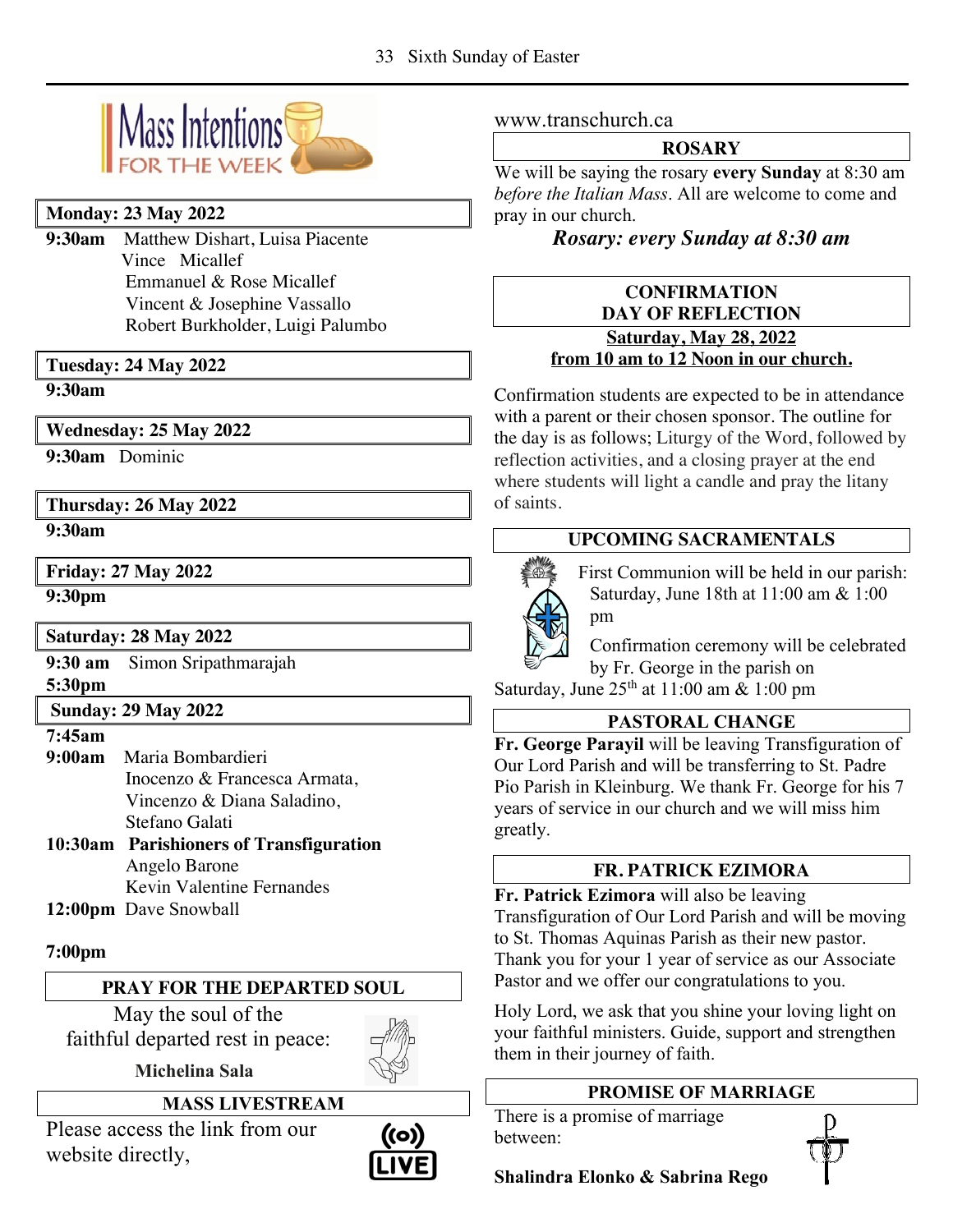## **Daniel Garrell & Nirmajah Cassandra Cardoza**

**PRAY FOR THE SICK Please remember the following people in your prayers:**

Theresa Burns, Sonja Schryer, Noemy Pereira, Clint Viegas, Samuel Cordeiro, Arthur Ruston, Avio Carboni, Raphael Colaco, Dana McGrath, Roman Joe Zakrajse, Enzo, Domenica, Teresa Pirrello, Margaret Speciale, Karen Radeczy, Joe Simardone, Margaret Ramjattan, Sophie Coleman, Rosa Natale

# **CASSEROLE PROGRAM**

We kindly remind the members of the Good Shepherd Casserole Program of the following Casserole Weekends: May 28<sup>th</sup> & 29<sup>th</sup>

> June  $25^{th}$  &  $26^{th}$  July  $30^{th}$  &  $31^{st}$ Aug  $27^{th}$  &  $28^{th}$  Sept  $24^{th}$  &  $25^{th}$

## **THE OUTREACH PROGRAM**

The Outreach program will be collecting men's new underwear, socks, jeans, rain jackets, ear plugs, art supplies, towels, men's deodorant, toothpaste, toothbrushes, body lotion, bar soap/body wash, shampoo, razors, shaving cream, Tylenol, Ensure/Boost, canned food, coffee, tea, rice, vitamins (multi, b, c), Vicks VapoRub, & Neo Citran.

#### **ONLINE BEREAVEMENT PROGRAM**

The Online Bereavement Introductory Program offers both women and men a learning environment which is safe, welcoming and non-judgmental. The program provides 4 weeks of psychoeducation, which assists and accompanies the bereaved in exploring grief, experiencing healing and renewing faith. The program resources include PowerPoint and time will be allocated for group discussion.

**Date & Time:** Wednesday June 1, 2022 @ 7:00 pm **Total cost:** no charge

**Register at**: https://nbb06.eventbrite.ca **or contact**: alimanni@cfstoronto.com



#### **TORONTO SERRA CLUB**

Whoever loves me will keep my word, and my Father will love him and we will come to Him. How will I respond to that love? Am I being called to the priesthood, diaconate or religious life? If God is calling you contact Fr. Matt McCarthy, Director of Vocations,

Archdiocese of Toronto at 416-968-0997. Email vocations@archtoronto.org www.vocationstoronto.ca

#### **SHARELIFE**



Living the Gospel by providing for those in need Our Third ShareLife Sunday collection is next weekend. Our parish goal for this

year's campaign is \$70,000. Thus far we have received \$29, 224. You are encouraged to make your donation online via the parish website or at Sharelife.org. Monthly Pre-Authorized Giving (PAG) is a convenient way to spread your ShareLife contribution throughout the year. You can enroll in PAG via our website by clicking on the DONATE button. You can also do so at sharelife.org. If you need help or have any questions, please call 416-934-3411 for information about preauthorized giving.

**Thank you for supporting ShareLife!**

## **MARYGROVE CAMP**

The Society of Saint Vincent de Paul, Toronto Central Council will be operating both Marygrove and Camp Ozanam this summer, the first time since 2019. **100% of the operating funds for Marygrove Camp come from the annual camp collection that is held in all parishes of the Archdiocese the weekend of June 11th and 12th this year.** As we have not actively promoted this collection for the past few years, we are asking you to please help us make this collection a success.

The success of the camps, and ensuring the children have the opportunity to attend this summer camp adventure free of charge, relies on the success of the

collection. Camp Ozanam is generously sponsored by Catholic Charities. Thank you so much for your assistance.



## **ANNUAL DAY OF REFLECTION FOR WOMEN**

St. Augustine's Seminary invites all women to an in person event with the Sisters of Life. On Saturday, June 4, the Sisters of Life will facilitate a day of reflection for women, celebrating what Pope St. John Paul II called the "feminine genius." The Sisters of Life will accompany all participants as they reflect on the gifts of women and their unique call to holiness. Brunch and Mass will be offered. For those preferring a virtual experience, virtual